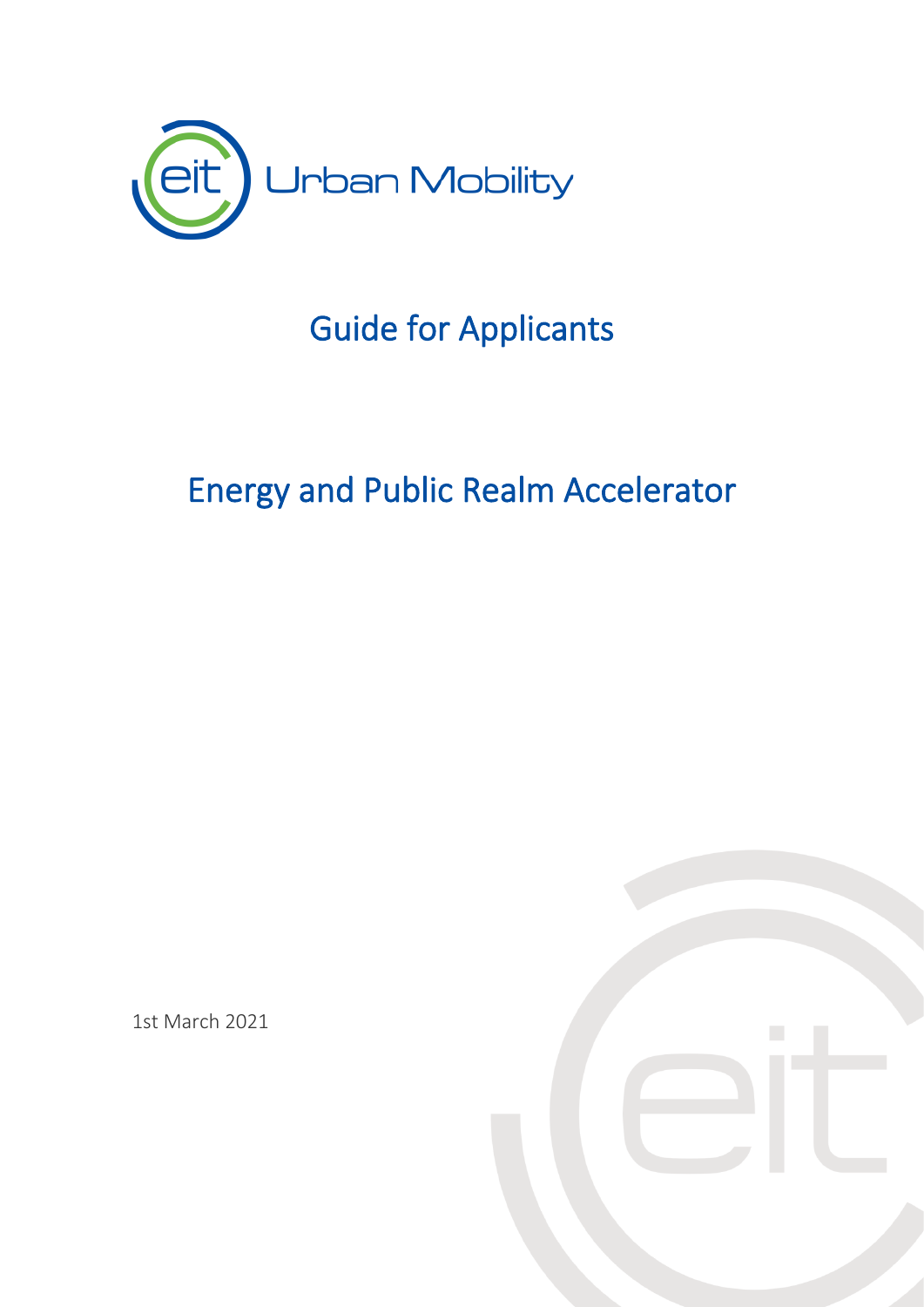



# Contents

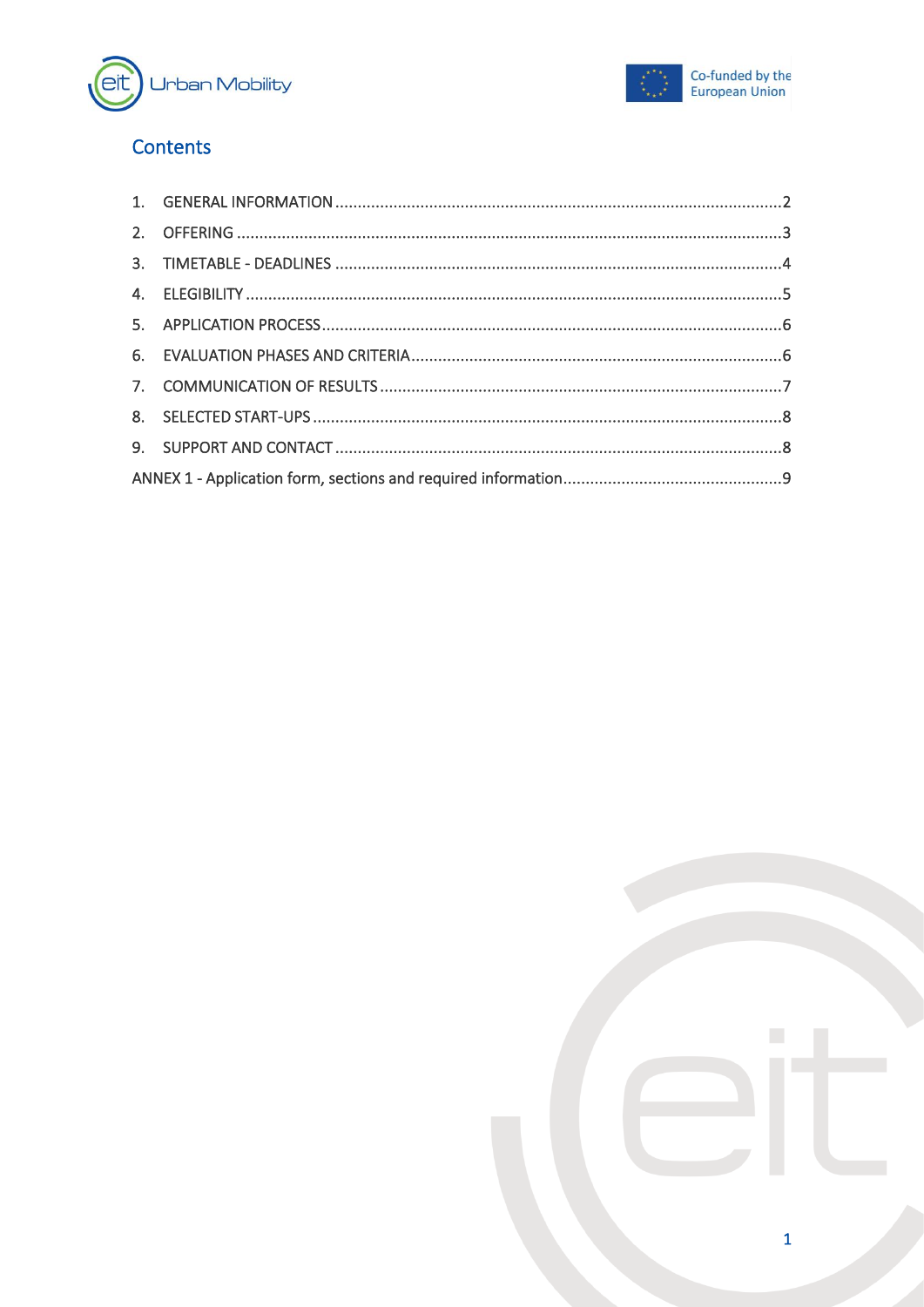



# <span id="page-2-0"></span>1. GENERAL INFORMATION

[EIT Urban Mobility](https://www.eiturbanmobility.eu/) is an initiative supported by the European Institute of Innovation and Technology (EIT) acting to accelerate positive change on mobility to make urban spaces more liveable since January 2019. We aim to become the largest European initiative transforming urban mobility. [Business Creation](https://www.eiturbanmobility.eu/business-creation/) area aims to become the reference in the market for supporting and funding gender-balanced start-ups within urban mobility.

The Energy and Public Realm Accelerator is one of the thematic accelerator programmes from Business Creation. The Energy and Public Realm Accelerator is an EU-funded programme implemented through partners to take early-stage mobility start-ups to the next level. The programme is designed to offer early-stage start-ups from EU and Horizon Europe associated countries:

- Individualized business coaching and training
- Mentoring by industry experts and experienced founders
- Product and technology validation with access to a network of living labs
- Finding your product-market fit
- Scaling your business, driving growth and internationalisation
- Investor pitch coaching and potential contacts with investors and VC funds
- Promotion of your start-up at the Business Creation portfolio webpage, and through EIT Urban Mobility communication channels
- Access to EIT Urban Mobility investment initiatives and funding instruments

The EIT Urban Mobility Public Realm Accelerator provides support for innovative mobility solutions, focusing on creating a better public space and improving the wellbeing of residents by addressing energy- and mobility-related aspects. These two topics are interlinked, and many early-stage START-UPs contributing to Public Realm come also from the areas of Energy and Mobility. In addition, changing the Public Realm requires a lot of effort, and Energy and Mobility impacts this transition and contributes to a better space for living.

START-UPs can apply from any of the two thematic areas, their solution does not have to cover both energy and the public realm.

|  | 2 |  |
|--|---|--|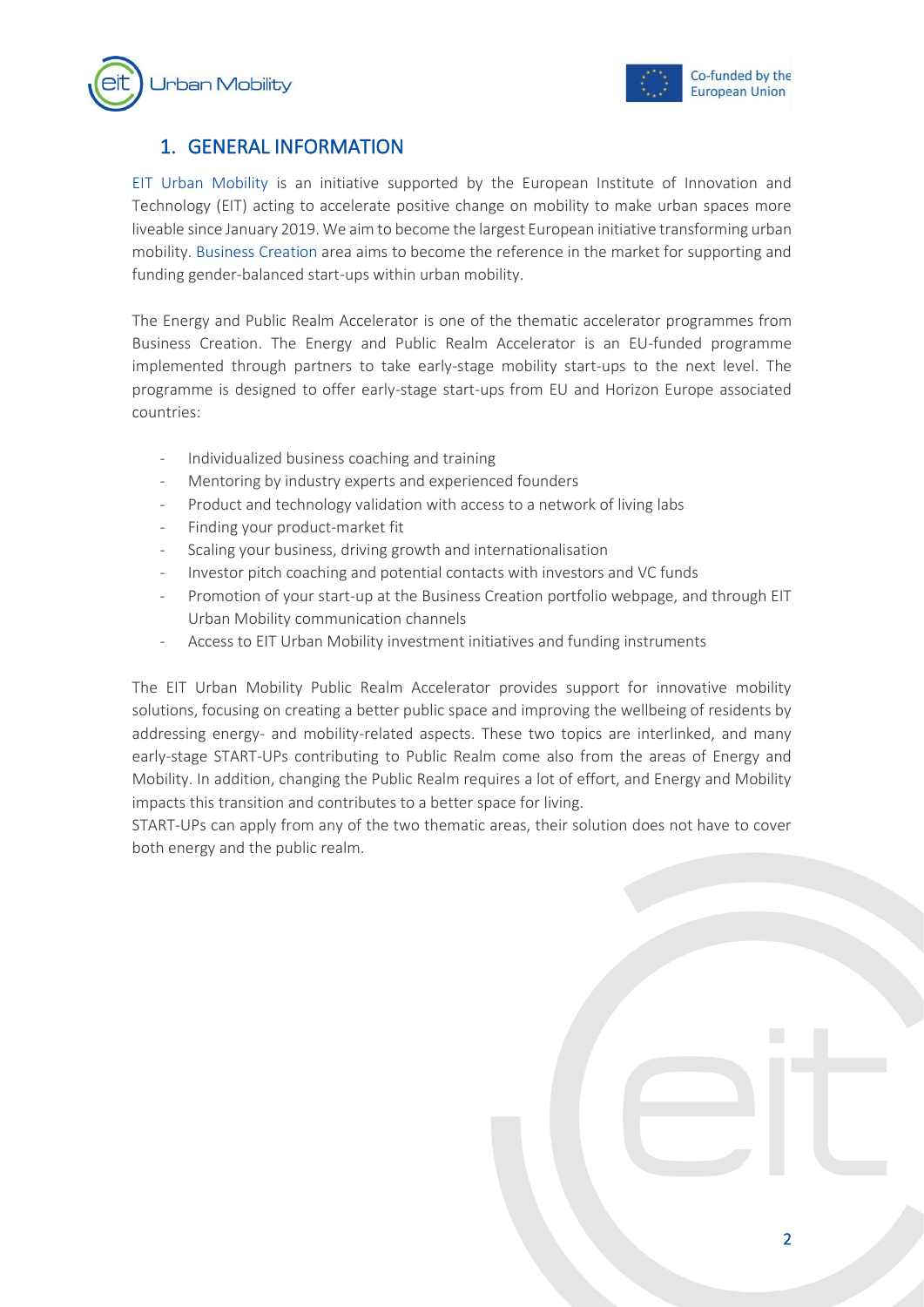



The acceleration is provided to the START-UPs by 3 partners, with long-standing experience in START-UP acceleration.

Zone Cluster: ZONE Cluster is the cluster management organization of the Connected and Automated Mobility Cluster of Zala, which was established by leading Hungarian information technology, electronics, UTM, and automotive companies, with the goal of institutionally connecting research, development, and innovation capacities in the field of intelligent transport systems. Through its extensive professional network, the cluster has the ability to reach out to, and engage with a wide variety of stakeholders, which are relevant for the public space transformation, and the creation of sustainable, livable cities. With its unique position, ZONE Cluster can connect to competencies, resources, and the interests of these stakeholders, to ensure the success of public space design, and transformation.

PowerHUB: PowerHUB is an industrial partner focused on Transfer of Technologies in City safety, Mobility and Energy with Accelerator and Incubator. PowerHUB as a Research & Innovation Industrial Center has an excellent track record with ICT Development, IT Platform, Urban Planning, in IT development of Big Data solutions and with citizen engagement applications. From the citizen engagement platform could be mentioned "Your City" yourcity.powerhub.cz or CitySafety citysafety.powerhub.cz.

SpinLab Accelerator GmbH: SpinLab is a Leipzig-based accelerator with a primary focus on Smartcity, energy, and eHealth/public wellbeing. Since 2015 around 100 entrepreneurial teams have been supported in creating and growing innovative businesses. Besides a 6-month acceleration program with mentoring and training from seasoned entrepreneurs, participating START-UPs receive up to 15.000€ equity-free grants. Over the past years, SpinLab accelerated teams raise average funding of ~1M EUR. Independent studies from the University of Cologne and Venionaire Capital have ranked SpinLab twice in the top three START-UP accelerators in Germany and top twenty within Europe. With a network of 400 VCs and 150 business angels, SpinLab receives about 350 worldwide applications per batch.

More information can be found on the Energy and Public Realm Accelerator website: [https://www.eiturbanmobility.eu/business-creation/accelerator/public-realm/#](https://www.eiturbanmobility.eu/business-creation/accelerator/public-realm/)

<span id="page-3-0"></span>This Guide for Applicants provides the needed information for applicants of the Energy and Public Realm Accelerator call.

#### 2. OFFERING

EIT Urban Mobility – Business Creations Energy and Public Realm Accelerator will offer to 10 selected applicants: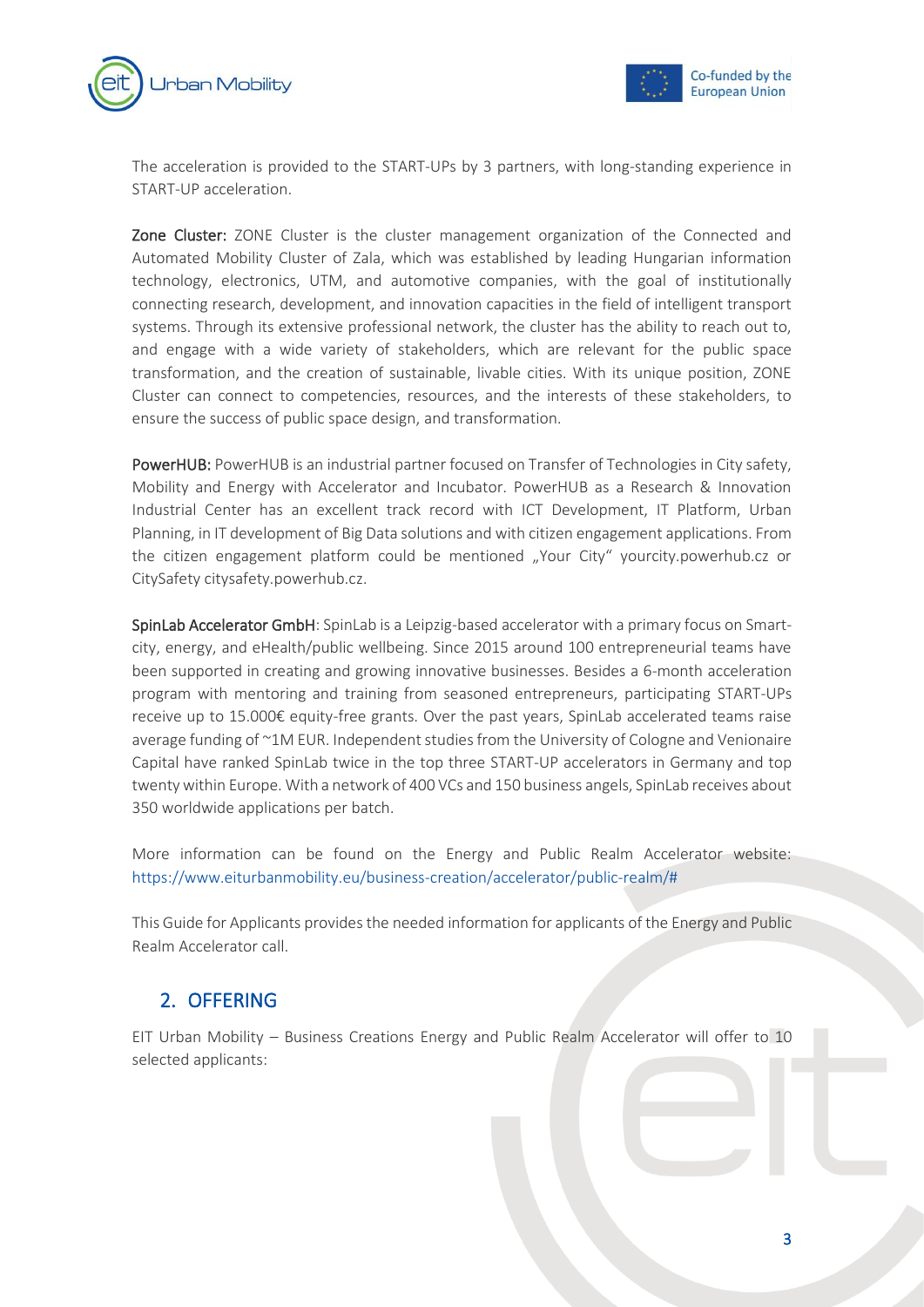



- Six interactive, virtual learning sessions about the following topics, e.g.: finding productmarket fit, KPIs, social media marketing, behavioral marketing, investments and presentation skills
- Individual mentoring sessions with senior business experts from our diverse and experienced mentor pool
- Networking opportunities with investors, cities, industry representatives and other START-UPs
- In-person events, such as an international bootcamp or conferences (if regulations allow)
- Access to other networking opportunities with START-UPs from other accelerators

# <span id="page-4-0"></span>3. TIMETABLE - DEADLINES

| Stage of the call                                               | Date                         |
|-----------------------------------------------------------------|------------------------------|
| Call opens                                                      | $1st$ March 2022             |
| Deadline                                                        | $1st$ May 2022               |
| 1st phase: evaluation of applications                           | 2-10 <sup>th</sup> May 2022  |
| Announcement of phase 2 shortlist.                              |                              |
| 2nd phase: online pitch session                                 | 16-20 <sup>th</sup> May 2022 |
| Communication of results                                        | 23rd May 2022                |
| Energy and Public Realm Accelerator participation formalisation | 27 <sup>th</sup> May 2022    |
| Start date of the Energy and Public Realm Accelerator           | $1st$ June 2022              |

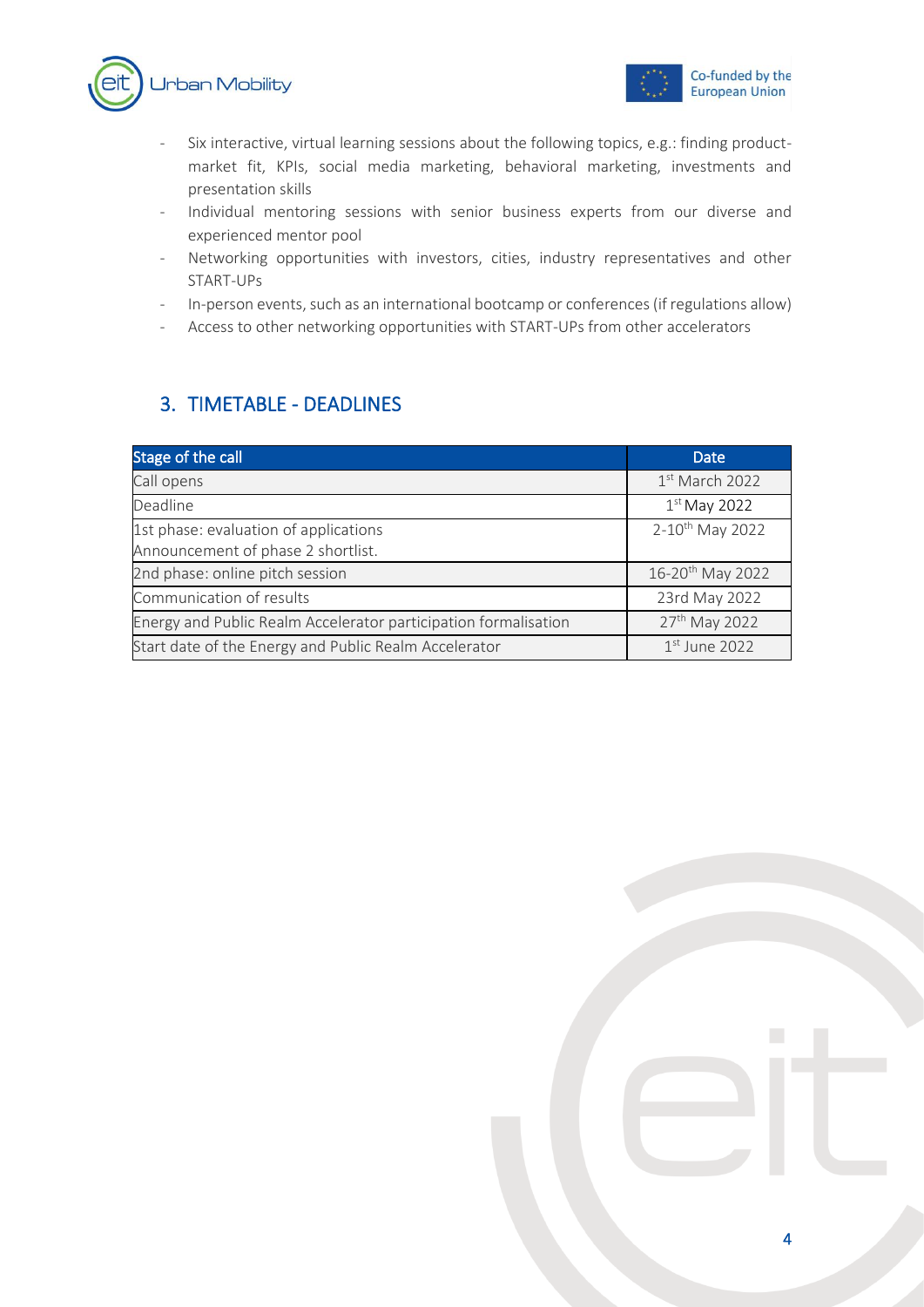



# <span id="page-5-0"></span>4. ELEGIBILITY

Applicants will have to comply with the following eligibility criteria:

- A clear, scalable business idea
- Duly justified, preferred TRL  $4 7$ , according to TRL definition in [Horizon Europe](https://ec.europa.eu/info/funding-tenders/opportunities/docs/2021-2027/horizon/wp-call/2021-2022/wp-13-general-annexes_horizon-2021-2022_en.pdf)  Work [Programme 2021-2022 General Annexes B](https://ec.europa.eu/info/funding-tenders/opportunities/docs/2021-2027/horizon/wp-call/2021-2022/wp-13-general-annexes_horizon-2021-2022_en.pdf) – Eligibility (page 10)
- A team with at least 2 FTE (NOT a single founder): minimum 1 team member pursuing the start-up fulltime (not necessarily connected to monetary compensation)
- START-UP incorporated in EU or EU associated countries according to the official list of countries by the European Union and [third countries associated to Horizon Europe.](https://ec.europa.eu/info/funding-tenders/opportunities/docs/2021-2027/common/guidance/list-3rd-country-participation_horizon-euratom_en.pdf) The registration certificate will be required to participate in the program.
- Founders and employees (e.g. Employee Stock Ownership Plan, ESOP) should still own more than 70% of shares.
- No more than 5% of your shares are held outside of the eligible countries (no detailed cap table needed).
- FIT with the Energy and Public Realm Accelerator thematic accelerator scope on:
	- o Fit with the scope of Public Realm:
		- Support the better design, use and management of public spaces through socially innovative, inclusive, environmentally sustainable and accessible solutions.
		- Contribute to the liveability and sustainability in European cities and have a long-term positive societal impact on the development and use of public spaces.
		- Having a positive impact on local communities by enabling innovative solutions related to:
			- Improving the quality of the existing public infrastructure for safe and healthy mobility (walking and cycling networks)
			- Encouraging sustainable travel habits and a reduction of car dependency for short trips by improving local accessibility including to public transport
			- Supporting connectivity for pedestrians and cyclists
			- Boosting recreational and business purposes by respacing city streets, widening sidewalks and refurbishing the public realm
			- Embedding local improvements in urban design to make street spaces friendlier and enjoyable places
			- Rethinking parking spaces
			- Helping to decrease congestion caused by delivery and logistics inside the cities
			- Supporting health aspects of public realm and decreasing pollution in cities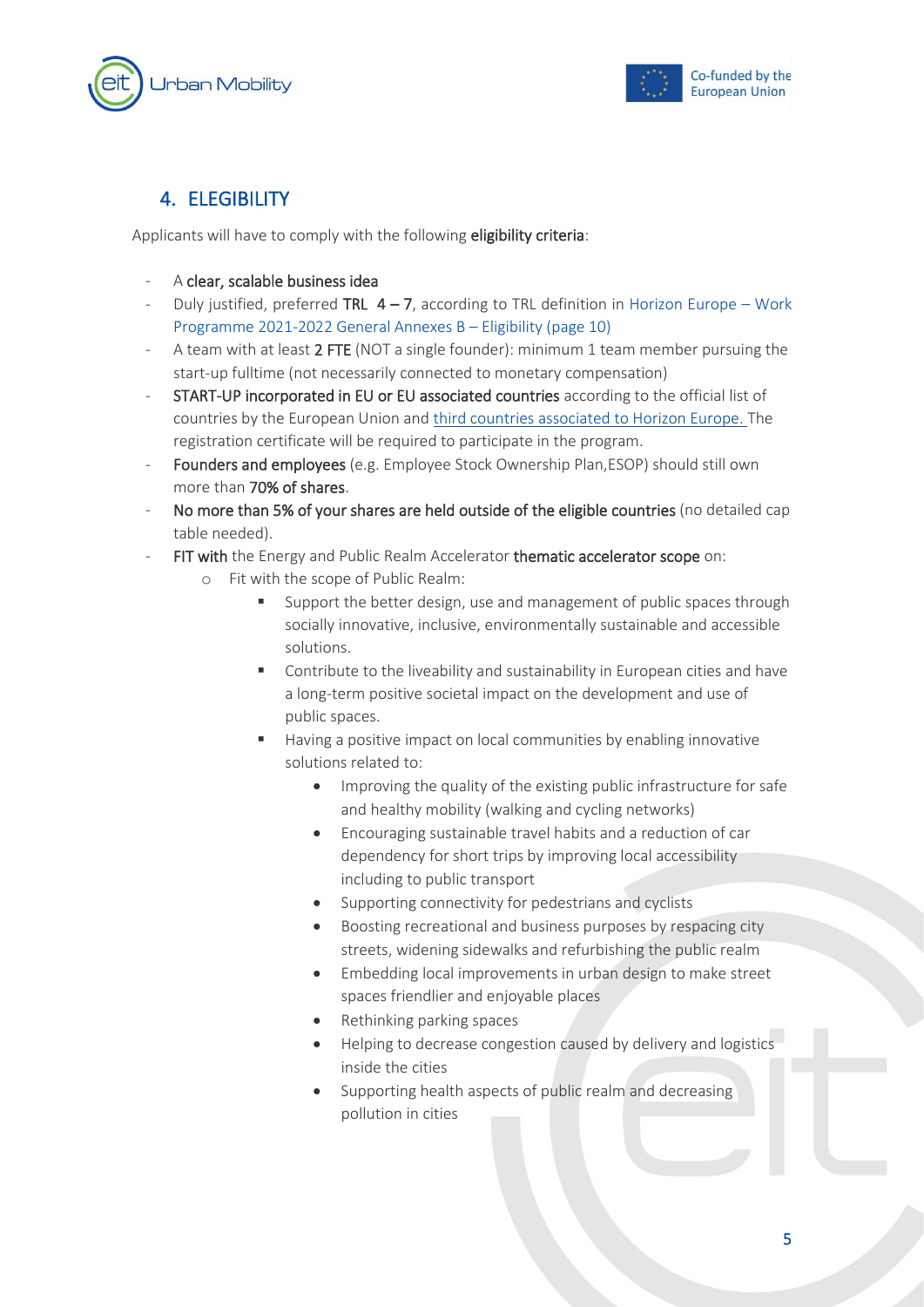



- o Fit with the scope of Energy:
	- Supporting an energy transition as:
	- Supporting the shift towards electricity and hydrogen energy
	- Accelerating the change in the types of vehicles and storage
	- Rethinking electric micromobility solutions
	- Including e-mobility in public transportation and logistics
	- Rethinking the charging infrastructure

#### <span id="page-6-0"></span>5. APPLICATION PROCESS



START-UP representatives must register and validate the account if this is the first time accessing the platform. If START-UP representative has already created an account, proceed to log in.

Once logged in, start a new application, and select Energy and Public Realm Accelerator.

During the application all compulsory fields must be filled. Details about the application form, sections and required information are included in [Application form, sections and required](#page-9-1)  [information.](#page-9-1)

<span id="page-6-1"></span>Remember: save and submit the pilot proposal before the call is closed.

#### 6. EVALUATION PHASES AND CRITERIA

The evaluation of proposals and fit with the defined challenges will be conducted in two steps:

1<sup>st</sup> phase - Online evaluation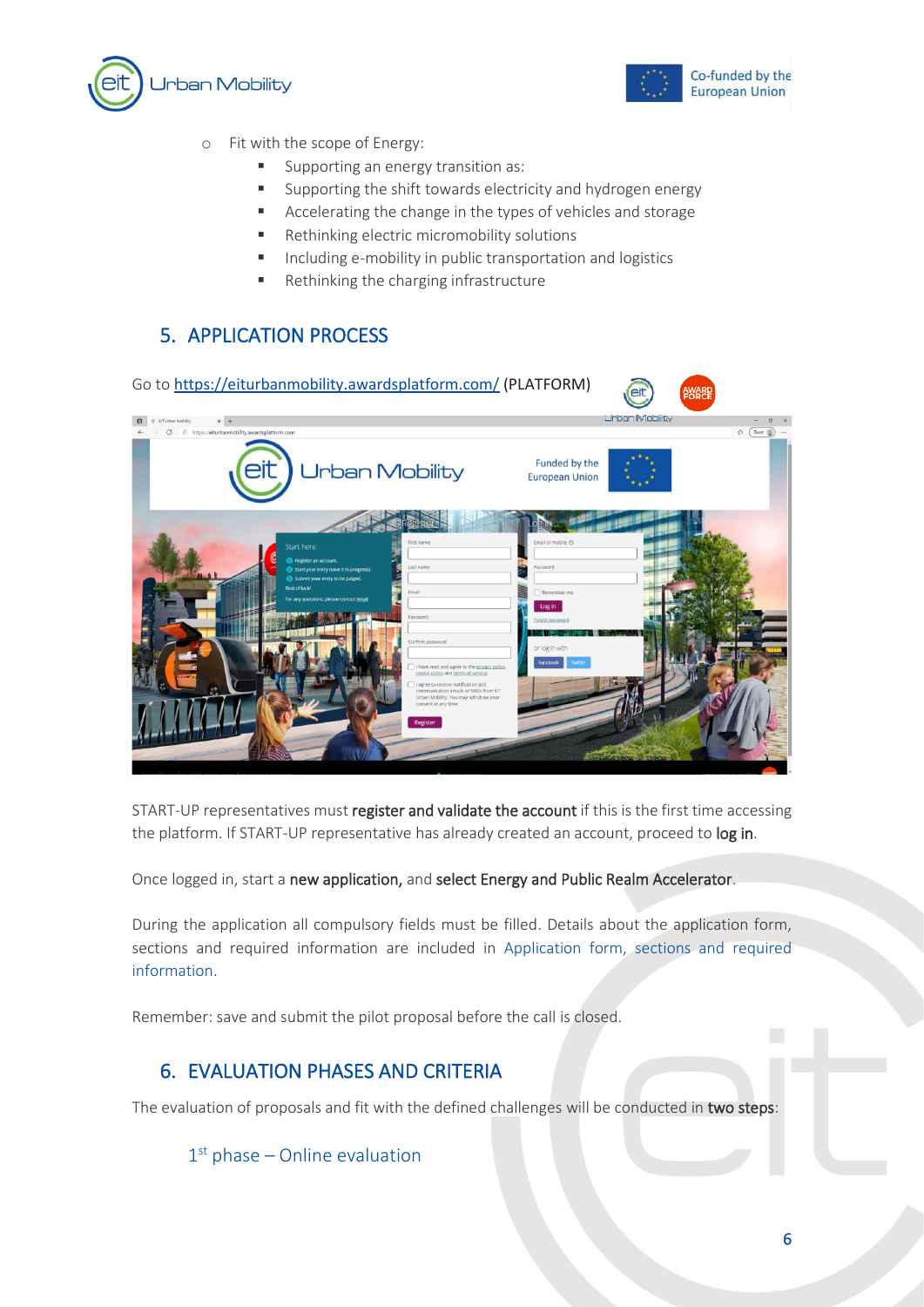



START-UP applications will first be reviewed online by a panel composed by at least 4 evaluators with same weighting of scores:

- 1 member from EIT Urban Mobility Business Creation area  $(1/4)$
- 3 experts nominated by consortium partners (3/4)

Each evaluator will have to score each START-UP application based on three standardised criteria for a maximum of 15 points: Excellence and Innovativeness (5 points), Impact (5 points), Team, feasibility and risks (5 points). The average of all scores will give the total score for a given applicant.

|                        | Excellence /<br>Innovation                                                                                                                             | Team / Structure                                                                                                                                   | Impact                                                                                                                             | Overall                                                                                                                                                                                                                                                                                                              | <b>TOTAL</b> |
|------------------------|--------------------------------------------------------------------------------------------------------------------------------------------------------|----------------------------------------------------------------------------------------------------------------------------------------------------|------------------------------------------------------------------------------------------------------------------------------------|----------------------------------------------------------------------------------------------------------------------------------------------------------------------------------------------------------------------------------------------------------------------------------------------------------------------|--------------|
| Evaluation<br>criteria | Innovativeness of<br>the solution.<br>Potential of the<br>product or service<br>to improve urban<br>mobility.<br>Achievements and<br>pilot experience. | Team/founders (C)<br>levels, experience,<br>coachability and<br>hiring plan).<br>Stakeholder<br>relations with<br>investors and other<br>partners. | SDG impact and<br>Societal impact.<br>Applicant<br>demonstrates to<br>tackle SDG impact,<br>gender equality and<br>team diversity. | Overall merit of applicant<br>and application fit to Energy<br>and Public Realm<br>Accelerator call.<br>Competitive and effective<br>Pitch deck including<br>mandatory sections:<br>Problem, Solution, Value<br>Proposition, Business<br>Model, Market, Go To<br>Market Strategy,<br>Competition, Traction,<br>Team. | 20           |
| Score                  | 5                                                                                                                                                      | 5                                                                                                                                                  | 5                                                                                                                                  | 5                                                                                                                                                                                                                                                                                                                    |              |

Top 15-20 ranked START-UP applications by challenge will qualify to phase 2 – live pitch.

#### 2<sup>nd</sup> phase - Live pitch

START-UPs will pitch their pilot proposal to a panel composed by at least 5 jury members:

- 2 member from EIT Urban Mobility Business Creation area
- 3 experts nominated by consortium partners

The format of the live pitch will be 3-5 minutes presentation (TBD.) by the START-UP and a Q&A from the jury panel.

<span id="page-7-0"></span>The final selection of the START-UP will be agreed by the jury members in a consensus meeting.

# 7. COMMUNICATION OF RESULTS

Results will be communicated to the email of the START-UP representative registered at the PLATFORM. *Note: Please, check your junk folder.*

Phase 1 results will be communicated with a rejection letter to non-qualified applicants or an invitation letter to phase 2 of the evaluation process.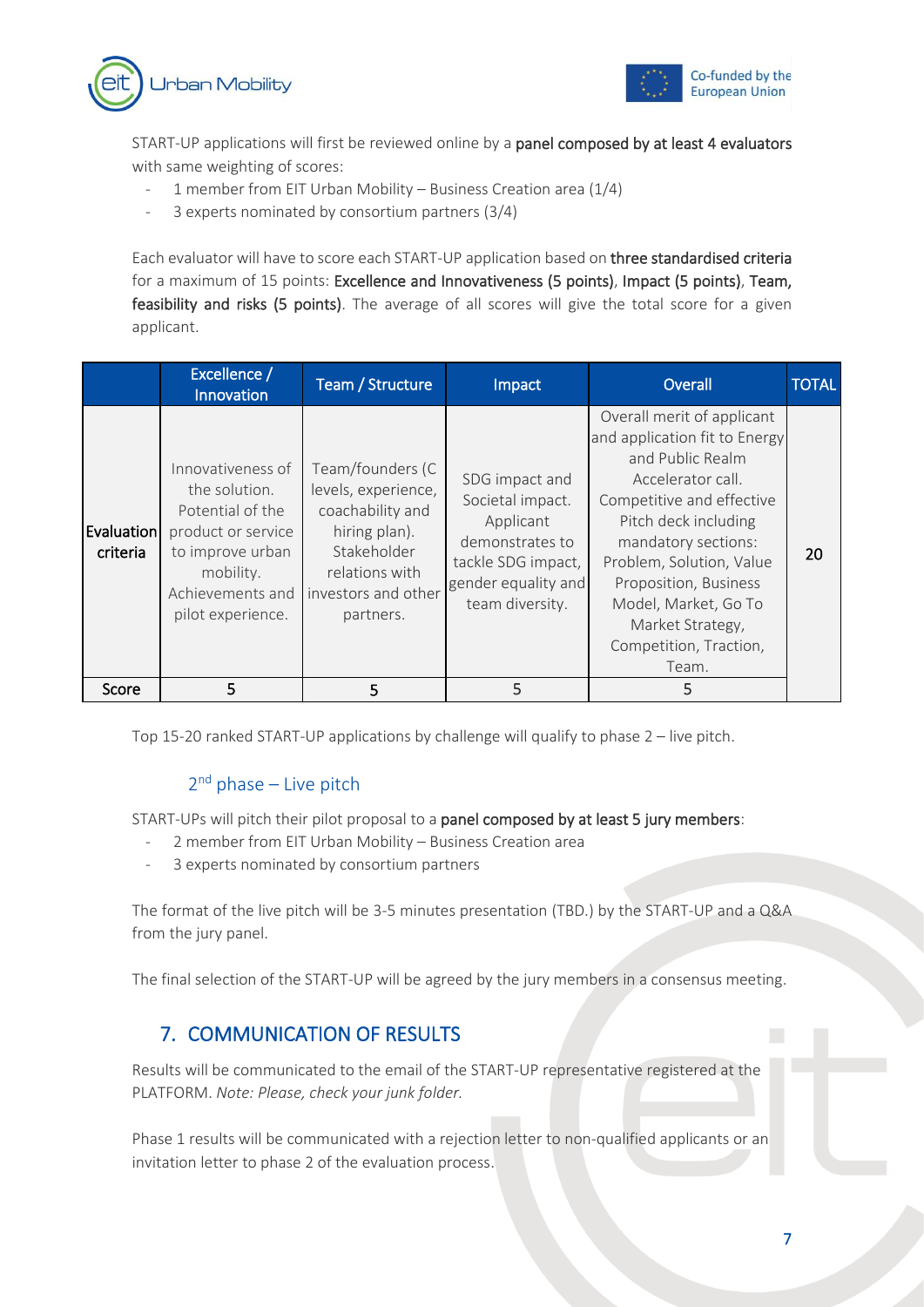



Phase 2 results will be communicated with a rejection letter to non-selected applicants or the announcement to the selected start-up according to the decision taken in the consensus meeting.

Individual scores and comments made by evaluators will remain confidential. There is no appeal process for the Energy and Public Realm Accelerator call.

#### <span id="page-8-0"></span>8. SELECTED START-UPS

Selected START-UPs will have to diligently collaborate to:

- Provide the registration certificate as a requirement to join the programme.
- Drawing-up the Energy and Public Realm Accelerator Documentation for reporting purposes towards EIT.
- Actively promote the participation at the Energy and Public Realm Accelerator to reach public audience.

#### <span id="page-8-1"></span>9. SUPPORT AND CONTACT

For any questions regarding EIT Urban Mobility Guide for Applicants you can contact [business.creation@eiturbanmobility.eu](mailto:business.creation@eiturbanmobility.eu)

For any questions regarding the PLATFORM, please use the chat function <https://eiturbanmobility.awardsplatform.com/>

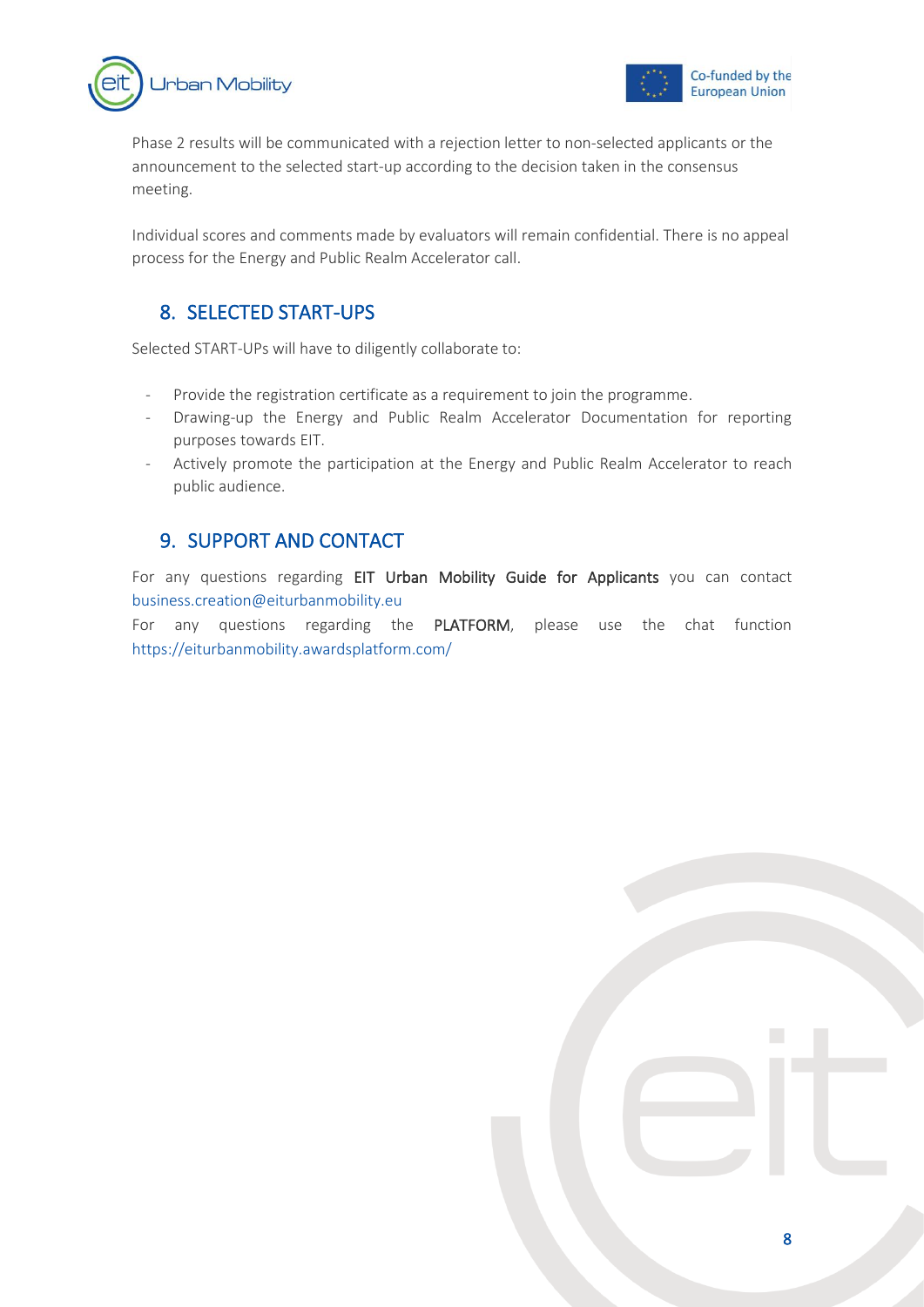

# ANNEX 1 - Application form, sections and required information

Here is a detail on the different sections and compulsory information requested to all applicants:

<span id="page-9-1"></span><span id="page-9-0"></span>

| <b>Business - General information</b>                                                                                                                                                 |                                                                                                                                                                                                                                                                                                                                                                                                                                |  |
|---------------------------------------------------------------------------------------------------------------------------------------------------------------------------------------|--------------------------------------------------------------------------------------------------------------------------------------------------------------------------------------------------------------------------------------------------------------------------------------------------------------------------------------------------------------------------------------------------------------------------------|--|
| Item                                                                                                                                                                                  | Description                                                                                                                                                                                                                                                                                                                                                                                                                    |  |
| <b>Company Name</b>                                                                                                                                                                   | Enter the registered name for the SME or Start-up                                                                                                                                                                                                                                                                                                                                                                              |  |
| <b>Contact Person (Name and Surname)</b>                                                                                                                                              | Enter the name and surname of the start-up representative as main point of contact.                                                                                                                                                                                                                                                                                                                                            |  |
| Contact person e-mail                                                                                                                                                                 | Enter start-up representative email contact for official communications.                                                                                                                                                                                                                                                                                                                                                       |  |
| Company type                                                                                                                                                                          | Select the type of company.                                                                                                                                                                                                                                                                                                                                                                                                    |  |
| <b>Company URL</b>                                                                                                                                                                    | Provide the main website address for your company.                                                                                                                                                                                                                                                                                                                                                                             |  |
| Company incorporation date                                                                                                                                                            | Indicate the incorporation date of your start-up                                                                                                                                                                                                                                                                                                                                                                               |  |
| Incorporation country                                                                                                                                                                 | Applicants are required to be incorporated in one of the EU Member States ot HE Associted countries.<br>List of EU Member States: https://europa.eu/european-union/about-eu/countries_en<br>Horizon<br>https://ec.europa.eu/info/funding-<br>of<br>countries<br>associated<br>the<br>Europe:<br>to<br>l ist-<br>tenders/opportunities/docs/2021-2027/common/guidance/list-3rd-country-participation_horizon-<br>euratom_en.pdf |  |
| Verifiable company valuation                                                                                                                                                          | Do you have a verifiable company valuation? (Yes/No)                                                                                                                                                                                                                                                                                                                                                                           |  |
| Company valuation $(\epsilon)$ optional                                                                                                                                               | Please provide the verifiable company valuation.                                                                                                                                                                                                                                                                                                                                                                               |  |
| Next funding round target (in $\epsilon$ ) optional                                                                                                                                   | Please indicate your next funding round target.                                                                                                                                                                                                                                                                                                                                                                                |  |
| Please indicate if there are more than 5% of your shares held by non-EU shareholders (no detailed cap table<br>Do non-EU shareholders own more than<br>needed).<br>5% of the company? |                                                                                                                                                                                                                                                                                                                                                                                                                                |  |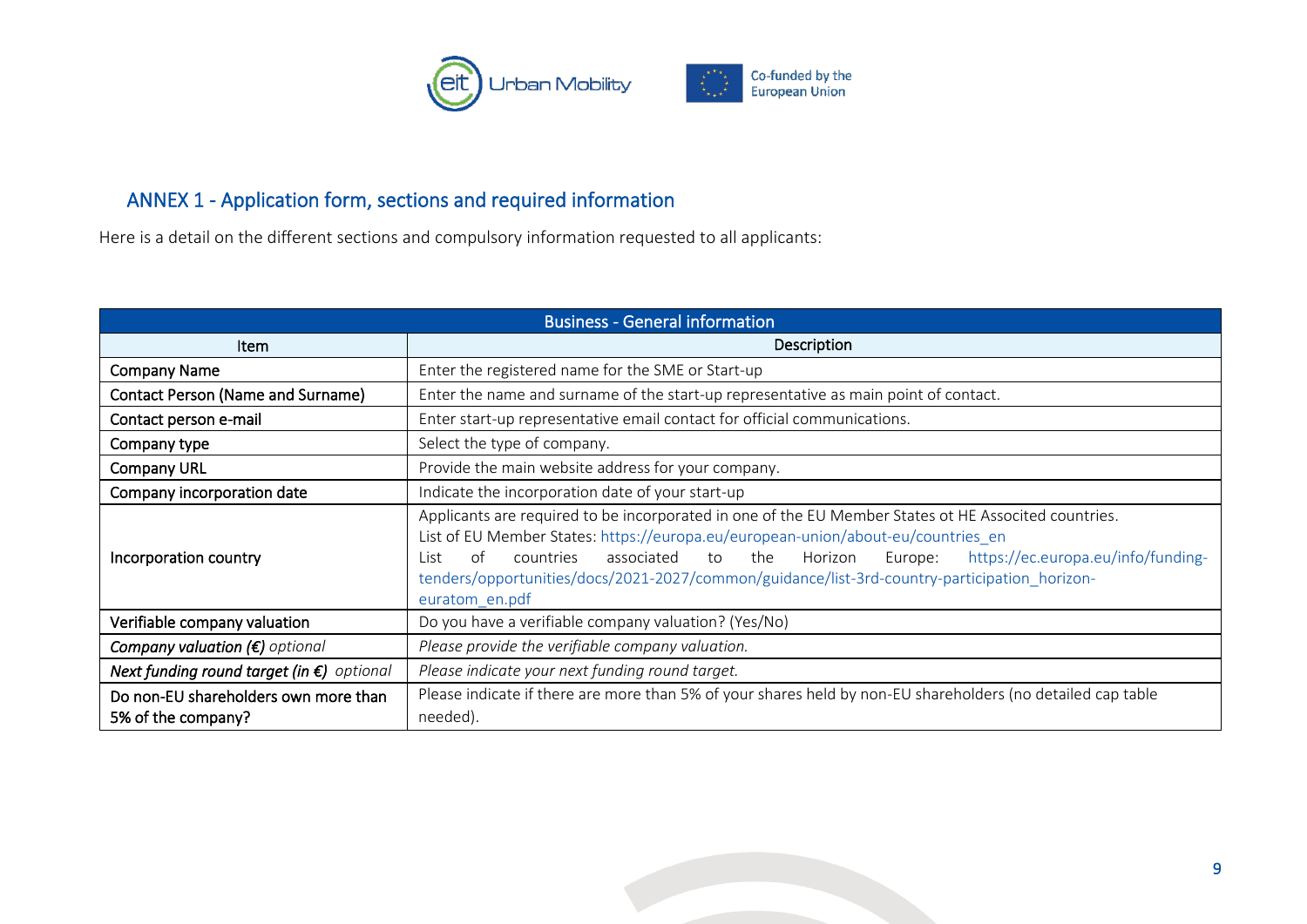

| <b>Excellence / Innovation</b>                                                                 |                                                                                         |       |
|------------------------------------------------------------------------------------------------|-----------------------------------------------------------------------------------------|-------|
| <b>Item</b>                                                                                    | Description                                                                             | Score |
| Describe what your company does                                                                | Be clear and concise. This is how you catch our attention.                              |       |
| Who is your ideal target customer?<br>What is the problem you are trying to<br>solve for them? | Provide a concise description.                                                          |       |
| How does your product address or<br>solve this problem?                                        | Provide a concise description.                                                          |       |
| How is your product /service different<br>from existing solutions? What is your<br>USP?        | Provide a concise description.                                                          |       |
| Who are your main competitors?<br>Name at least three:                                         | Provide a list of your main competitors.                                                |       |
| Why are you applying to the EIT<br>Urban Mobility Accelerator?                                 | Describe why joining EIT Urban Mobility Accelerator is an opportunity for your company. |       |

| Team, feasibility and risks                                                                                                                                                                    |                                                                                                 |       |
|------------------------------------------------------------------------------------------------------------------------------------------------------------------------------------------------|-------------------------------------------------------------------------------------------------|-------|
| Item                                                                                                                                                                                           | Description                                                                                     | Score |
| Team composition (Co-Founders and C-<br>Level)                                                                                                                                                 | Provide the name, surname, role, gender and linkedin profile of founders and C-Level positions. |       |
| Do founders and employees (e.g. ESOP)<br>own more than 70% of shares?                                                                                                                          | Do founders and employees own more than 70% of shares? (Yes/No)                                 |       |
| Please list all your shareholders<br>(including founders, employees and<br>investors) of the company that own at<br>least 5% equity including their title and<br><b>percentage:</b> (optional) | Provide Shareholder name, title and % of equity                                                 |       |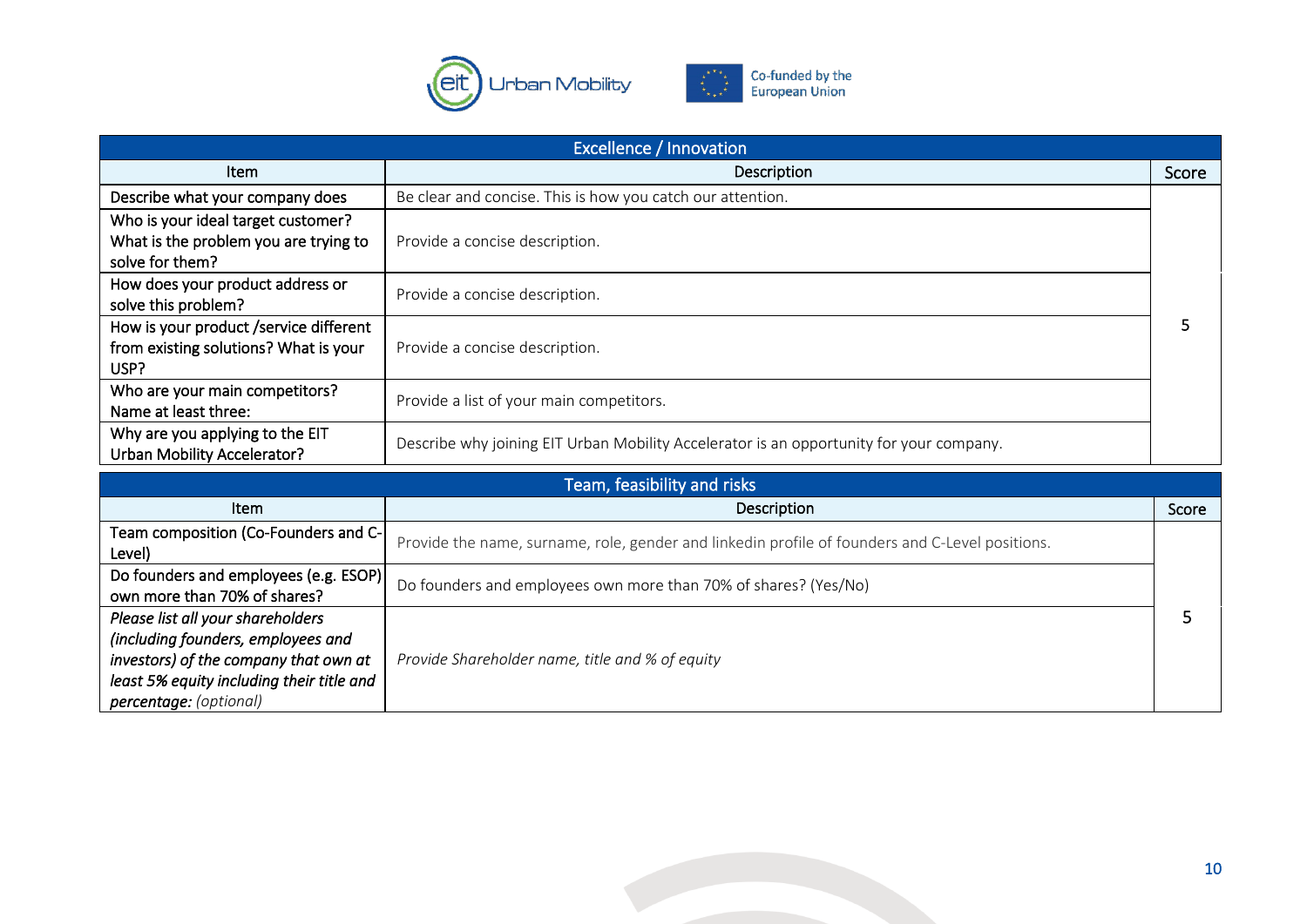



| Impact                                                                                                                          |                                                                                                                                                                                                                                                                                                                                                                                                    |       |
|---------------------------------------------------------------------------------------------------------------------------------|----------------------------------------------------------------------------------------------------------------------------------------------------------------------------------------------------------------------------------------------------------------------------------------------------------------------------------------------------------------------------------------------------|-------|
| Item                                                                                                                            | Description                                                                                                                                                                                                                                                                                                                                                                                        | Score |
| In which main area associated with the<br>Sustainable Development Goals (SDGs)<br>are you aiming to achieve positive<br>impact? | Select one of the following: SDGs3 (Good health and wellbeing), SDG7 (Affordable and clean energy), SDG8<br>(Decent work and economic growth), SDG9 (Industry, Innovation and Infrastructure), SDG11 (Sustainable<br>cities and communities), SDG13 (Climate action). List and elaborated description of SDGs:<br>https://ec.europa.eu/international-partnerships/sustainable-development-goals_en |       |
| Do you already measure your<br>environmental and specifically your<br>carbon footprint?                                         | Select one option: Yes; No, but planned in the next 12 months; No.                                                                                                                                                                                                                                                                                                                                 |       |
| Specify how you measure/will measure<br>your environmental impact and carbon<br>footprint. Select one of the following          | Justify your answer by selecting one of the following options: Greenhouse gas emissions (Scopes 1, 2, 3),<br>Energy use, Air pollution (SOx, NOx, PM2.5, Ozone, Mercury etc.), Water use (inflows/withdrawals,<br>outflows/discharges), Other.                                                                                                                                                     |       |
| How many people work for your START-<br>UP?                                                                                     | Please count both FTEs and team members involved in the project (e.g., 0.5 FTE).                                                                                                                                                                                                                                                                                                                   | 5     |
| Are you tracking the female/male split<br>of your co-founder team, C-Suite,<br>employee base, Advisory Committee<br>and Board?  | Select one options: Yes; No, but planned in the next 12 months; No.                                                                                                                                                                                                                                                                                                                                |       |
| Do you already have a policy in place to<br>ensure team diversity?                                                              | Select one options: Yes; No, but planned in the next 12 months; No.                                                                                                                                                                                                                                                                                                                                |       |
| Please provide us with split % women /<br>%men across levels (founders, C-Suite,<br>employees, Advisory Committee and<br>Board) | Provide the split (%) of women and men across business levels (founders, C-Level, employees, Advisory<br>Committee and Board)                                                                                                                                                                                                                                                                      |       |
| Do you already have a policy in place to<br>ensure team diversity?                                                              | Select one options: Yes; No, but planned in the next 12 months; No.                                                                                                                                                                                                                                                                                                                                |       |